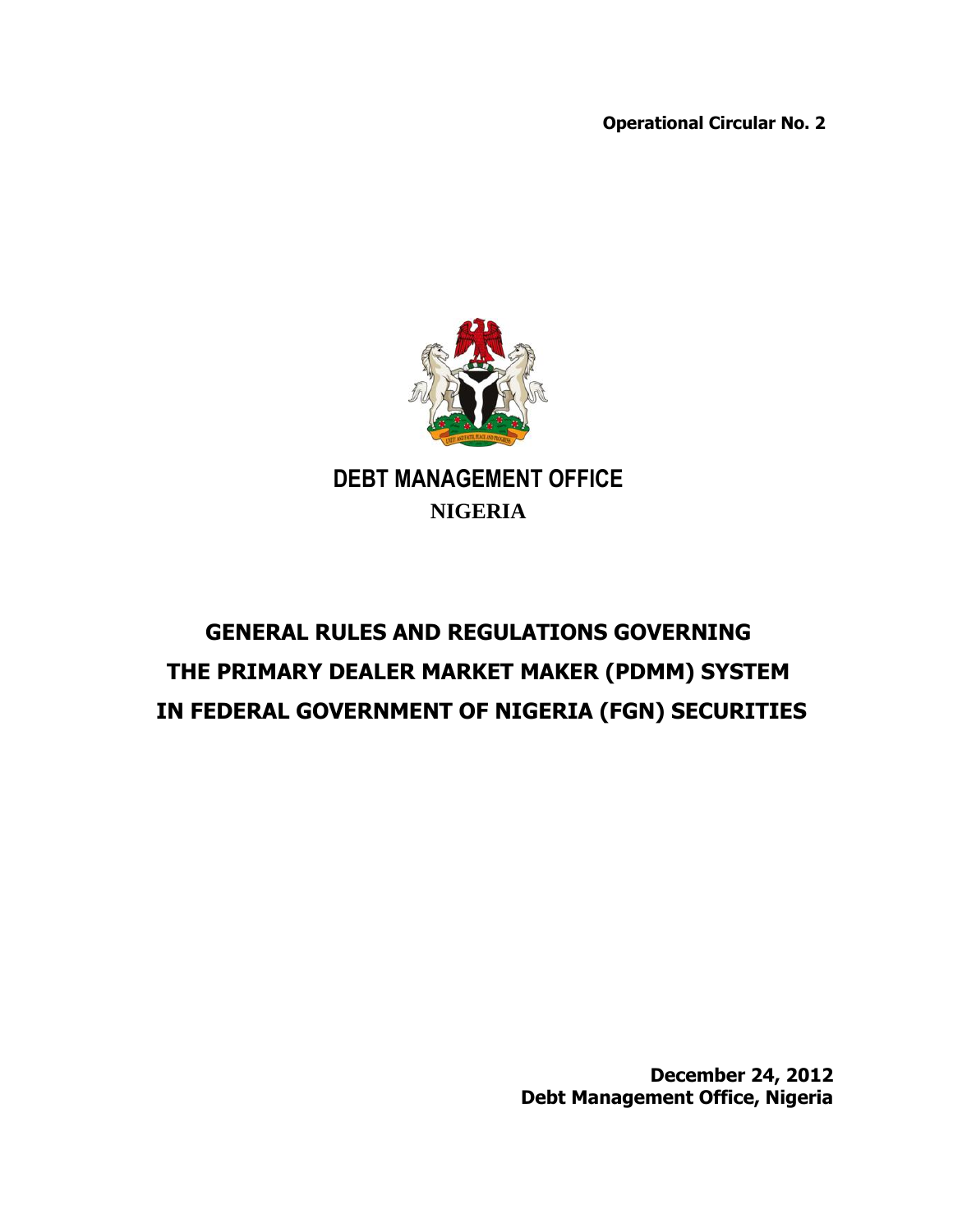#### **PREAMBLE**

Pursuant to the provisions of sections 6, 7 and 23 and all other powers conferred upon it under the Debt Management Office (Establishment) Act 2003 as may be amended, the Debt Management Office hereby makes the following Rules and Regulations to implement its Primary Dealer Market Maker (PDMM) system for the primary and secondary markets in Federal Government of Nigeria (FGN) securities.

#### **INTRODUCTION**

The Debt Management Office (DMO) is the regulator of the PDMMs regarding their rights and obligations vis-à-vis the DMO.

The introduction of a PDMM system is intended to enhance the ability of the DMO to achieve efficient funding of the debt of the Federal Government of Nigeria through the development of strong primary and secondary markets. Qualifications for PDMM status shall be determined by the DMO and are subject to periodic review. The DMO is committed to the development of the FGN securities market, not only to be able to efficiently source funds for the Federal Government of Nigeria from a deep and efficiently working market, but also and more importantly, to facilitate the development of the capital market to enable sub-nationals and private sector operators access long-term funds for the development of the economy. In so doing, the DMO also seeks to meet the investment needs of diverse domestic and foreign investors whose objectives include liquidity, safety and diversification in their asset portfolios.

#### **VALIDITY AND AMENDMENT**

This Circular is valid till December 31, 2014, but may be amended from time to time by the DMO through the issuance of Notices and Announcements specifying the amendment(s) thereto.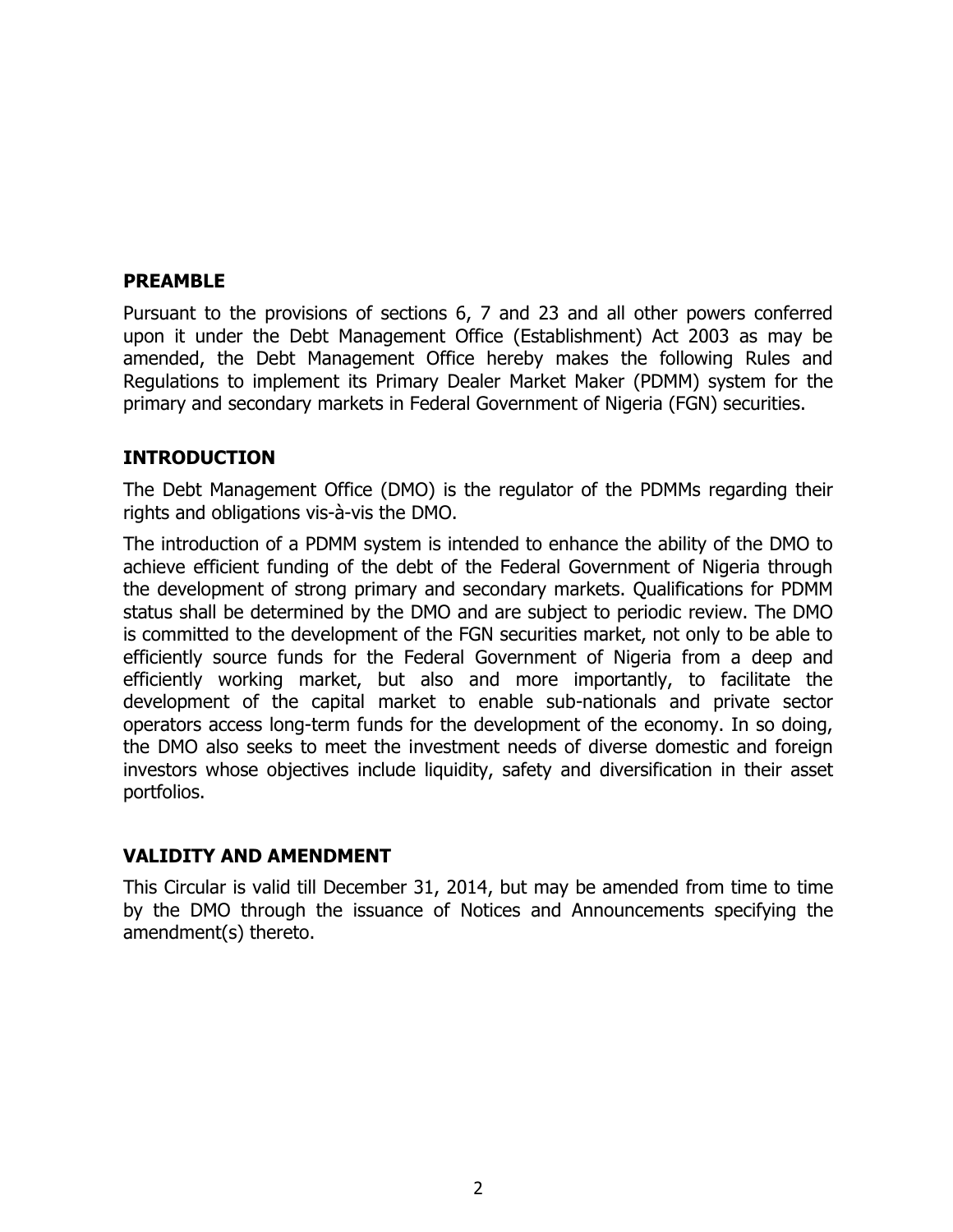# **TABLE OF CONTENTS**

|                     |                                                                                                                                                                                            | Page |
|---------------------|--------------------------------------------------------------------------------------------------------------------------------------------------------------------------------------------|------|
| <b>Section I.</b>   | Definition of Terms                                                                                                                                                                        | 4    |
| <b>Section II.</b>  | <b>General Provisions</b><br>General Responsibility of a Primary Dealer Market Maker<br><b>Eligible Institutions</b><br>$\bullet$<br><b>Eligibility Criteria</b><br>$\bullet$              | 6    |
| <b>Section III.</b> | Primary and Secondary Markets<br><b>Primary Market</b><br>Secondary Market<br>$\bullet$<br>Performance Evaluation<br>$\bullet$                                                             | 6    |
| <b>Section IV.</b>  | Reporting and Technical Requirements<br><b>Reporting Requirements</b><br><b>Technical Requirements</b><br>$\bullet$                                                                        | 9    |
| <b>Section V.</b>   | Organisation<br>Organisational Structure<br>$\bullet$<br>Systems and Procedures<br>$\bullet$<br>Ownership and Board<br>$\bullet$                                                           | 11   |
| <b>Section VI.</b>  | <b>Customer Requirements</b>                                                                                                                                                               | 12   |
| <b>Section VII.</b> | Privileges<br><b>Operational Privileges</b><br><b>Other Privileges</b><br>$\bullet$                                                                                                        | 13   |
|                     | <b>Section VIII.</b> Primary Dealer Market Makers Association                                                                                                                              | 14   |
| <b>Section IX.</b>  | <b>Restrictions and Activities</b><br>Market Misrepresentation<br>$\bullet$<br><b>Customer Inducements</b><br>Manipulation<br>$\bullet$<br>Personal Trading<br><b>Collusive Activities</b> | 15   |
| <b>Section X.</b>   | Dissemination of Information                                                                                                                                                               | 15   |
| <b>Section XI</b>   | Application for, Suspension and Revocation of a<br><b>PDMM Licence</b><br>Application for a PDMM Licence<br>Suspension and Revocation of Licence                                           | 16   |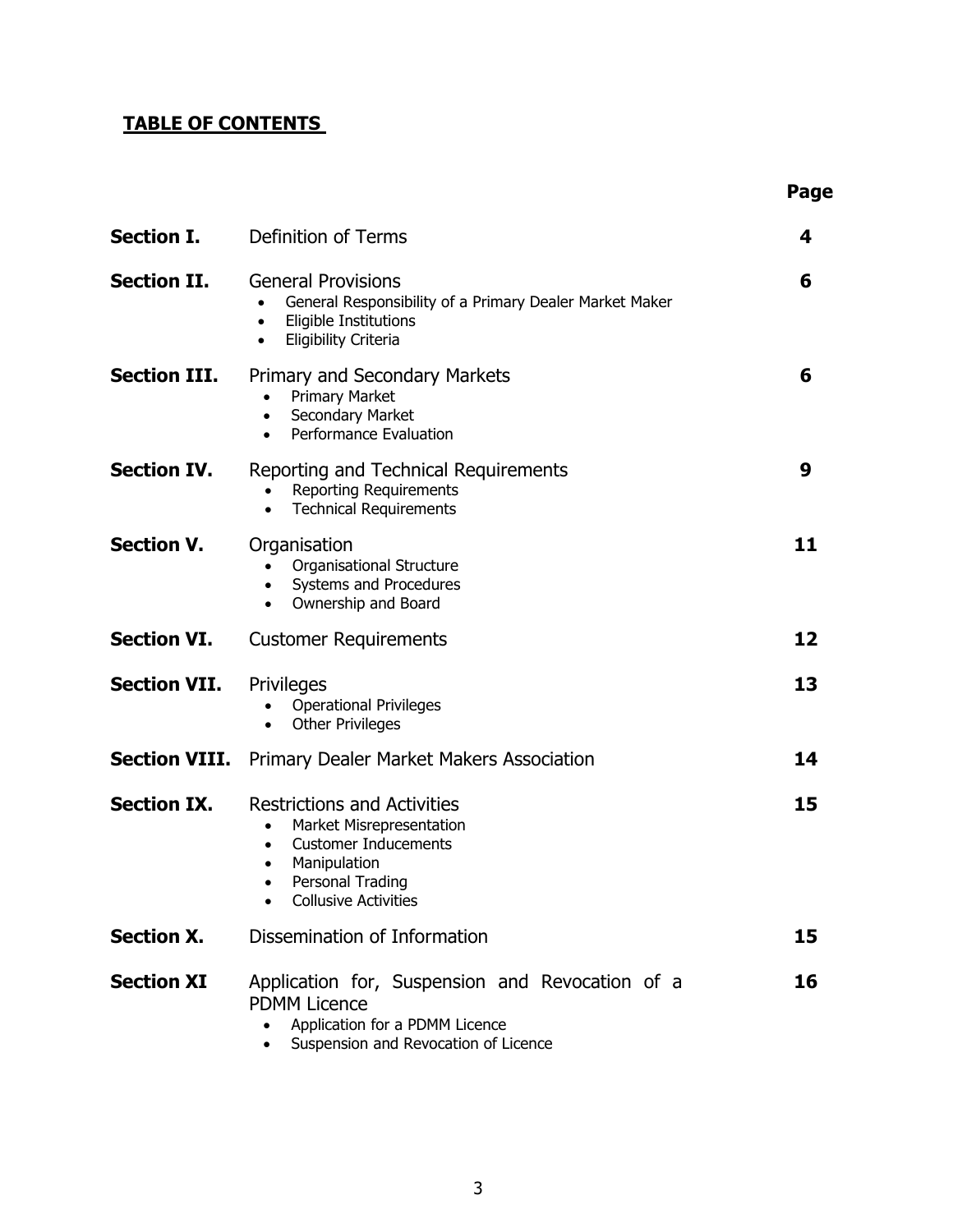#### **SECTION I. DEFINITION OF TERMS**

**Broker** - Any person engaged in the business of effecting transactions in a securities market for the account of his customer for a Fee.

**Broker-Dealer -** Any entity, other than a bank, engaged in the business of buying or selling securities on its own behalf or for others.

**Multiple Price Auction**– An auction in which securities are sold to the highest bidders and successful bidders are awarded securities at the prices that they bid, also known as Competitive Auction.

**Competitive Bid** – Refers to a Bid for securities in which the Bidder specifies the amount being bid for and price or yield at which he is willing to buy the securities.

**Customer** – Refers to any party who buys or sells FGN Securities other than the PDMMs, the Debt Management Office (DMO) and the Central Bank of Nigeria (CBN).

**Dealer** - An entity that stands ready and willing to buy a security for its own account (at its bid price) or sell from its own account (at its ask price). Also defined as an individual or a firm acting as a principal in a securities transaction.

**Dutch Auction** – An auction in which the lowest price necessary to sell the entire offering becomes the price at which all securities offered are sold, also known as Single Price auction.

**Federal Government of Nigeria Securities (FGN Securities or Government Securities)** - Securities issued by the Federal Government of Nigeria.

**Federal Government of Nigeria Securities Dealer** - A dealer in FGN Securities.

**Global Depository Notes (GDN)** – refers to a debt security created by a depository bank that evidences ownership by an investor (foreign) of a local currency–denominated debt security.

**Inter-Dealer Broker** - An intermediary between dealers in securities who matches 'best' bids with the 'best' offers to arrive at the right price.

**Near Term Maturity** – Refers to FGN Securities whose Term-to-Maturity is 12 calendar months or less.

**Non-Competitive Bid** – Refers to a Bid for securities in which the Bidder specifies only the amount being bid for. The Bidder agrees to accept the price or yield determined at the Auction.

**Over-the-Counter Market –** A securities market created by a network of dealers who trade securities through telephone or an electronic platform. The securities traded may or may not be listed on a Stock Exchange.

**Primary Dealer Market Maker System** - A System whereby some institutions are given the exclusive rights to purchase and/or underwrite all Government Securities issued for their own holding and/or for resale.

**Primary Dealer Market Makers** – Institutions (Dealers) appointed under the PDMM System.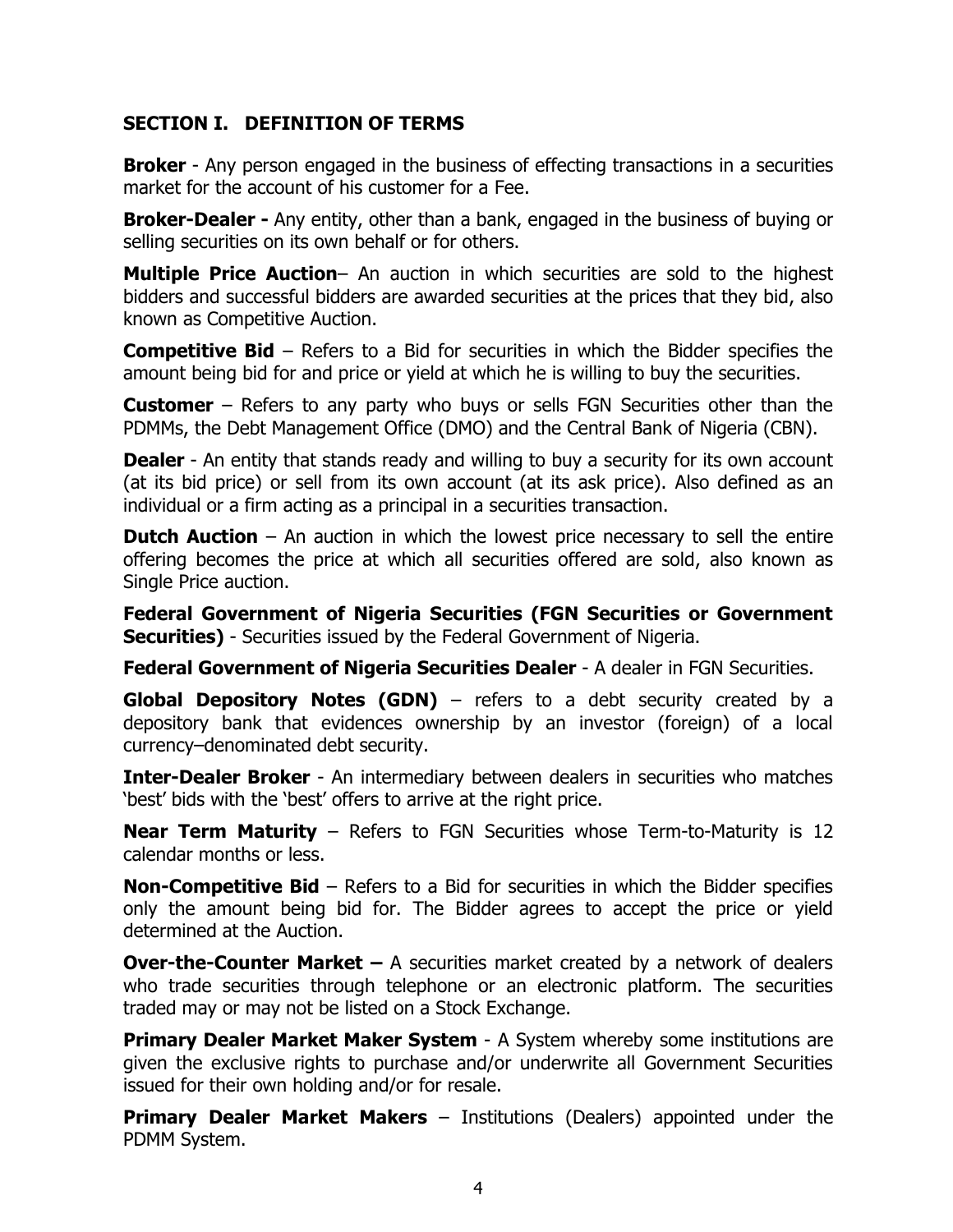**Primary Market** - The market in which new securities are issued by Governments, government agencies, companies, etc., in order to raise capital.

**Regulatory Authorities** - Regulators of institutions eligible to be PDMMs in the capital market such as the CBN for banks and discount houses, Securities and Exchange Commission (SEC) for capital market operators, The Nigerian Stock Exchange (NSE) for members registered to trade on the floors of the Exchange and the DMO for financial institutions registered as PDMMs.

**Repurchase Agreements (REPO) -** A short-term loan agreement by which one party sells a security to another party but promises to buy back the security on a specified date at a specified price.

**Rump or illiquid Securities** – Refers to those FGN Securities whose volumes outstanding are considered by the DMO in consultation with PDMMs, too small to support an active Two-Way-Quote Market.

**Sales Officer** – A person designated by the PDMM institution to market (sell) FGN Securities to customers.

**Secondary Market** - The market in which previously issued securities are traded among investors.

**Securities** - Instruments that evidence the holder's claim against the issuer.

**Securities (Bond) Buybacks** – The purchase by an issuer of its own securities

**Securities Exchange (Switches)** – Refers to the process for securities holders to consensually exchange their existing securities for another security with a different maturity.

**Securities Exchange** - An organised market for the purchase and sale of securities such as a Stock Exchange.

**Securities Lending –** Securities Lending refers to transactions in which one party (the lender) transfers to another party (the borrower) securities (equities, bonds) often against the transfer of collateral in order to protect the lender against the possible default of the borrower, with the simultaneous agreement by the borrower to transfer to the lender equivalent securities on a fixed date or on demand (open), against the transfer to the borrower by the lender of assets equivalent to such collateral.

**Special Allotment** – This refers to the sale of securities by the issuer to an investor under special terms.

**Trader** – A person designated by the PDMM institution to buy and sell securities.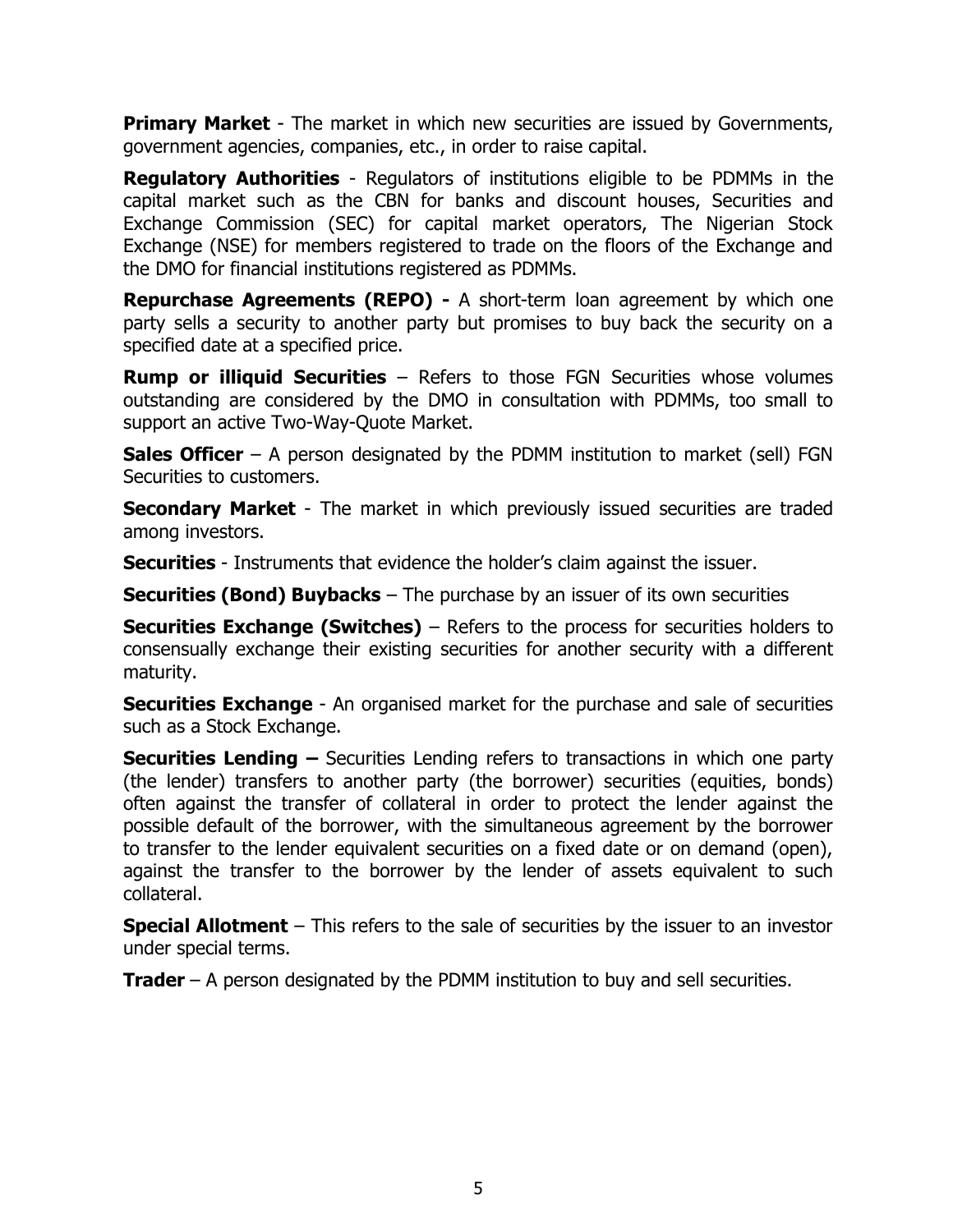# **SECTION II. GENERAL PROVISIONS**

# A. **General Responsibility of a Primary Dealer Market Maker**

The PDMMs' role is to, among others, take up, market and distribute the Primary Issuance of FGN Securities and enhance secondary market trading activities.

# B. **Eligible Institutions**

PDMMs may include Banks, Discount Houses and Broker-Dealers.

# C. **Eligibility Criteria**

- 1. Possession of a valid licence from the appropriate regulator. In the case of banks and discount houses, the Central Bank of Nigeria (CBN) and for brokerdealers, the Securities and Exchange Commission (SEC) and The Nigerian Stock Exchange (NSE).
- 2. A prospective applicant must be in full compliance with the requirements set forth by its regulator(s) before being considered for a PDMM licence by the Debt Management Office (DMO). This means that a prospective PDMM must not be in violation of any rules and regulations of its regulatory(s). A letter from the regulator of a prospective PDMM confirming full compliance with all regulatory requirements is one of the pre-conditions for the appointment of a PDMM.
- 3. Demonstrate capacity to fulfill the Reporting and Technical Requirements as stated in Section IV and Organisation, Systems and Procedures as provided in Section V.
- 4. Notwithstanding the minimum capital requirement prescribed by any regulator, the minimum required from a prospective PDMM is N<sub>3</sub> billion in Shareholders Fund, unimpaired by losses and excluding Revaluation Surplus, as at the last financial year-end before the date of application. This requirement must be supported by the Audited Accounts of the prospective PDMM. This requirement is subject to review by the DMO from time to time.

Any institution licensed by the DMO as a PDMM, shall be required to meet all the Criteria listed in Section II(C) on a continuous basis.

# **SECTION III. PRIMARY AND SECONDARY MARKETS**

#### A. **Primary Market**

- 1. PDMMs shall abide by all primary issuance rules and requirements established by the DMO as specified in this Circular, the DMO's Operational Circular 1 (A Guide to Operations for the Debt Management Office, Nigeria in the Federal Government of Nigeria Bond Market) and any other Notices, Publications and Circulars that the DMO may issue from time to time, including amendments thereto.
- 2. PDMMs shall submit bids for their proprietary account and on behalf of their customers at auctions for FGN Securities. No PDMM or customer with their affiliated entities as a group, may be awarded more than 30% of any security offered at the auction.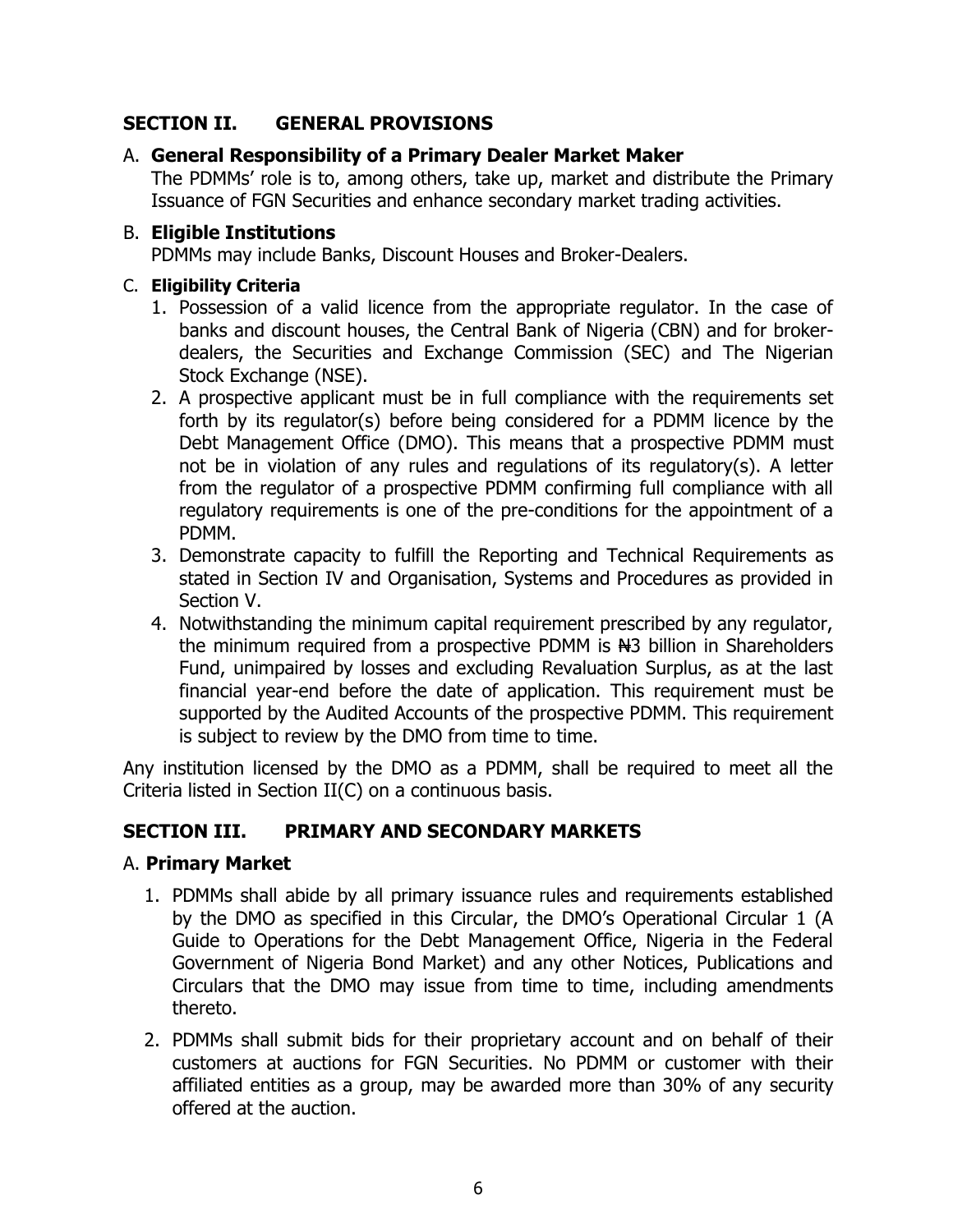- 3. All non-PDMM bids shall be submitted through a PDMM, with the exception of designated Government Accounts and Government Agencies which may be submitted through the DMO or CBN.
- 4. A PDMM must submit bids for its own account at each FGN Securities Auction.
- 5. A PDMM must participate in every FGN Securities primary auction.
- 6. PDMMs shall take up a total amount equal to, at least, 60% of their proportional allotment of all primary offerings over a rolling six-month period, currently defined as an amount allotted to a PDMM relative to the total allotment made to all PDMMs. Allotment for this purpose refers to the successful bids for the PDMMs own account (proprietary) and for customers account.
- 7. PDMMs are required to submit bids for non-PDMM institutions and individuals at the request of the institution or individual. They shall be expected to have customer bid submissions equal to at least 20% of their proportional share of total bids over a rolling six-month period.
- 8. In the event of under-subscription at the auction, the shortfall may be allotted proportionately to all PDMMs unless the DMO decides otherwise.
- 9. Under exceptional circumstances, the DMO reserves the right to apply a Cut-off Rate, and not to allot all of the Securities on offer, where it establishes that bids are at an unacceptably deep discount to the prevalent market level. Such circumstances would include but not limited to: market collusion, market manipulation and any misrepresentation. This is particularly pertinent in the **Single Price Auction** process where all successful bids are allotted at the lowest accepted price that covers the amount offered, that is, at the Marginal Rate. In the event that the DMO applies a Cut-off Rate for any Securities on offer, the PDMMs will not be obliged to take-up the un-allotted portion of the Securities as indicated in Section III(A)(8).
- 10. In specific instances, the DMO may make Special Allotment of Securities to bidders at the Auction, such Special Allotments would be disclosed in the applicable Offer document and Auction Result.
- 11. The DMO may also, arrange or collaborate with a duly licenced third party, for FGN Bonds to be issued in the form of Global Depository Notes to foreign investors. Such allotment and issuance would be disclosed in the Auction Results.

#### B. **Secondary Market**

- 1. The DMO shall be responsible for monitoring the activities of PDMMs in the secondary market for FGN Securities.
- 2. PDMMs are obligated to make markets in FGN Securities on request, following the "Secondary Market Making Rules" ("Two-Way Quote Market") as established by the DMO in consultation with the PDMMs. PDMMs shall make on demand and in all conditions continuous and effective two-way prices to all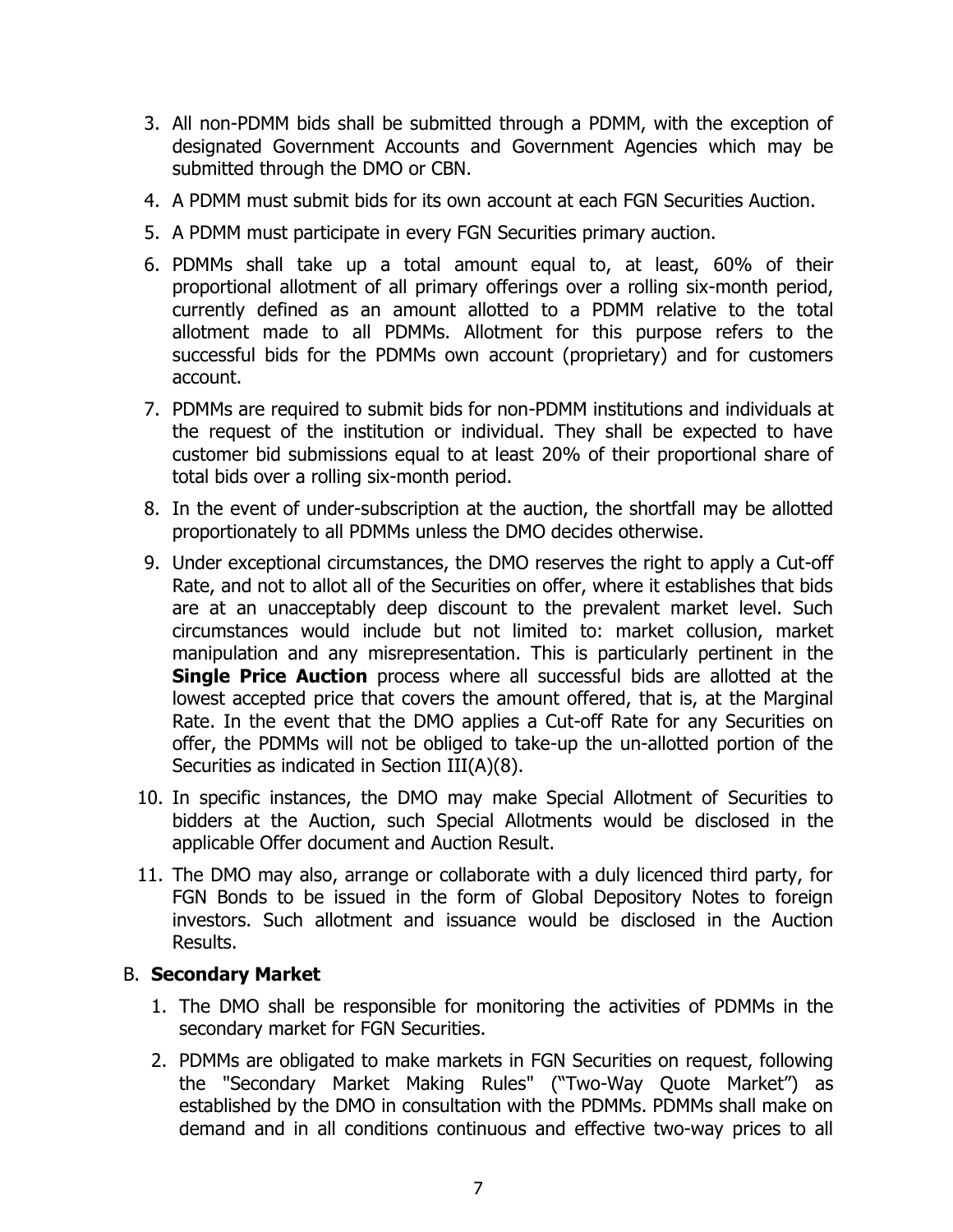PDMMs and non-PDMMs. However, PDMMs are not obligated to quote prices to customers for whom they have not completed due diligence.

- 3. Only PDMMs and any other financial institutions operating in the Two-Way-Quote market for FGN Securities may trade through duly registered "Intermediaries" (Inter-Dealer Brokers).
- 4. A PDMM shall maintain a minimum level of secondary market activity (excluding Repos) measured in terms of the Total Nominal Value of securities traded and the Total Number of Trades. Each PDMM's activity must equal at least 60% of its proportional share of these two parameters, over a rolling sixmonth period.
- 5. A PDMM shall publish representative price quotes on its corporate website or other public place on a daily basis.
- 6. A PDMM is expected to sign-up and be connected to duly registered new trading infrastructure and platforms that may be introduced from time to time for the buying and selling of securities.
- 7. A PDMM is encouraged but not under obligation to give Two-Way-Quotes in FGN Securities that have been designated as rump or illiquid.
- 8. A PDMM is allowed to vary his Bid and/or Ask for Prices where the request is for a transaction outside the standard parameters (such as size and settlement date) specified in the Secondary Market Making Rules.
- 9. PDMMs shall comply with the following:
	- a. No Commission or Fee shall be received by or paid to a PDMM or customer(s) for activities in the secondary market except Inter-Dealer Brokers.
	- b. FGN Securities shall be traded on the Over-the-Counter (OTC) Market. However, where the Securities are listed on the NSE, transactions on the NSE are permitted; and,
	- c. Trading shall be amongst the PDMMs and between themselves and non-PDMM institutions or individuals.
- 10. The DMO may be active in the secondary market in the following areas:
	- a. Executing transactions on behalf of Government Agencies or Government Funds;
	- b. Securities Buybacks including the purchase of near-term maturity securities to smoothen redemption cashflows and bidding for rump stocks;
	- c. Securities Switches; and,
	- d. Securities Lending.
- 11.The DMO's Securities Lending services is available only to PDMMs.
- 12.The Operations of the DMO in relation to Securities Buybacks, Switches and Securities Lending will be governed by Procedure Manuals, Guidelines or Terms and Conditions issued for each product.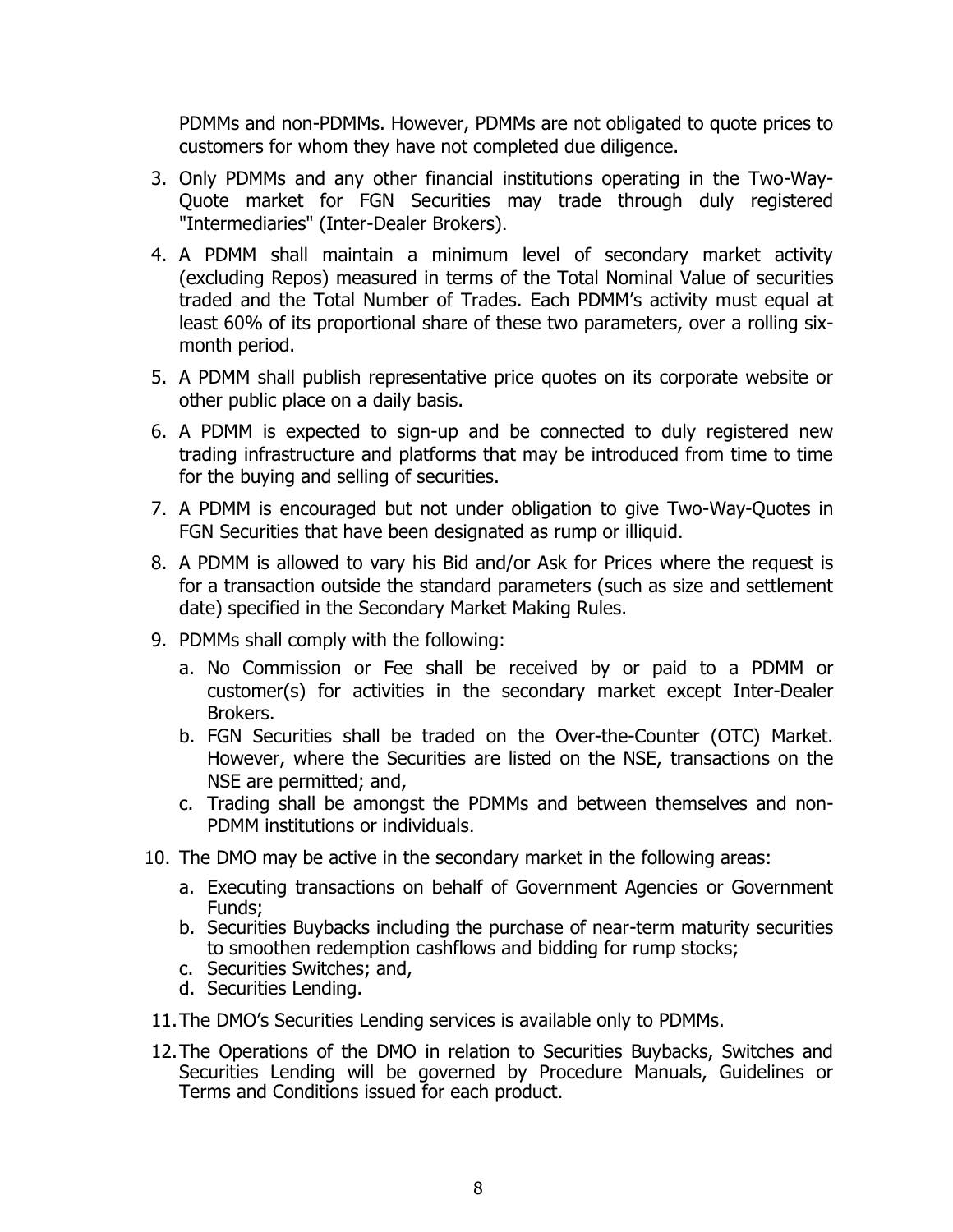#### C. **Performance Evaluation**

The DMO shall review the primary and secondary market activities of the PDMMs semi-annually, or at other intervals that the DMO may decide, and determine if individual PDMMs are fulfilling their primary market obligations as set out in **Section III(A)(4-7)** and secondary market obligations in **Section III(B)(2-8)**. The Performance Evaluation will be the primary basis for the recognition of excellence or sanctions as detailed in the following sections:

#### a. **Awards and Recognitions**

The DMO starting from January 2013, will introduce an award system to recognise outstanding PDMMs. The awards will be issued under a set of criteria to be published by the DMO in due course.

#### b. **Sanctions**

Non-compliance may result in the following actions:

- i. **Caution Notice**: A PDMM will be given a 30-day notice within which to explain any violations of Section III, and another 30 days within which to rectify same. If the explanation is unsatisfactory or rectification is not done within the specified period, the DMO may suspend or revoke the PDMM's licence;
- ii. **Suspension of PDMM Status:** The period of suspension shall be determined by the DMO and shall not be rescinded without formal renewed commitment to fulfilling the primary and secondary requirements by the suspended PDMM; and,
- iii. **Revocation of PDMM Status:** The PDMM status may be revoked and, re- issuance of the PDMM licence may be permitted after twelve (12) calendar months or such other period that the DMO may determine after a formal application would have been made by the affected PDMM. The reinstatement of the licence is solely at the discretion of the DMO.

#### **SECTION IV. REPORTING AND TECHNICAL REQUIREMENTS**

#### A. **Reporting Requirements**

- 1. PDMMs shall maintain such accounting and other records of their respective activities in the Primary and Secondary Markets as set forth by the DMO and their respective regulatory authorities from time to time.
- 2. All PDMMs shall file the reports in (a-b) below in an electronic form, with the DMO, within five (5) working days following the month under review:
	- a. Monthly position statements for the PDMM's trading account based on total holdings, by trade date, of FGN Securities in the following categories:
		- i. Bonds maturing in 3 years or less;
		- ii. Bonds maturing between 3+ years and 5 years;
		- iii. Bonds maturing between 5+ years and 10 years; and,
		- iv. Bonds with maturities of  $10+$  years.
	- b. Monthly secondary market trading activities in the PDMM's trading account with counterparts in the following categories: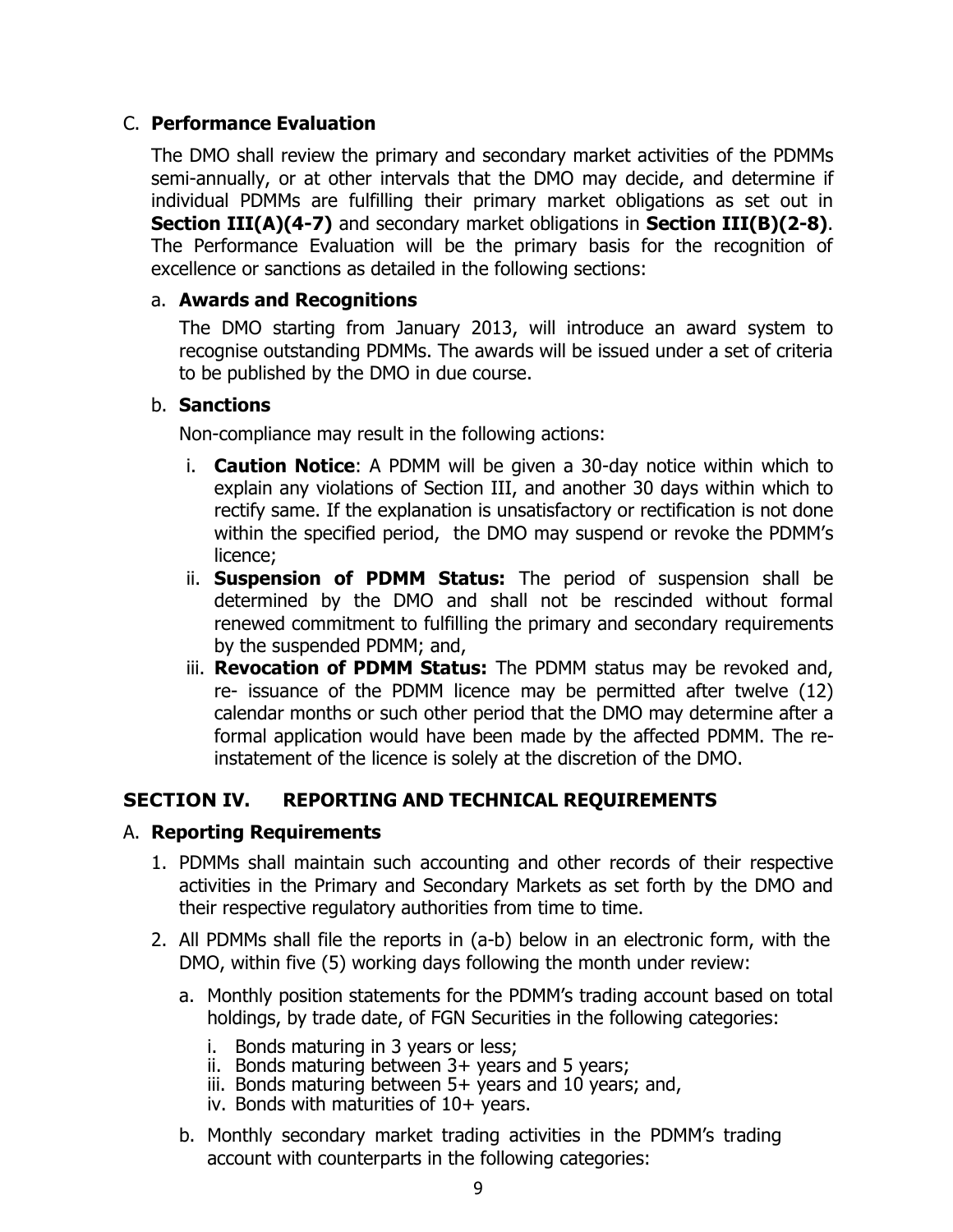- i. Purchases and Sales with other PDMMs;
- ii. Purchases and Sales with non-PDMM banks and discount houses;
- iii. Purchases and Sales with Pension Funds;
- iv. Purchases and Sales with other domestic clients; and,
- v. Purchases and Sales with foreign institutions.
- 3. All PDMMs shall submit a monthly Report of Repo transactions undertaken by them for each month within five (5) working days of the end of each month in the format shown below;

Table 1: Details of FGN Securities sold on Repo Basis to other Parties.

| Counterparty                          | <b>Nominal Value (Nm)</b> |
|---------------------------------------|---------------------------|
| <b>PDMMS</b>                          |                           |
| Non PDMMs (Banks and Discount Houses) |                           |
| <b>Pension Fund Administrators</b>    |                           |
| Other Local Institutions              |                           |
| Foreign Institutions                  |                           |

Table 2: Details of FGN Securities Bought on Repo Basis from other Parties

| <b>Nominal Value (Nm)</b><br>Counterparty<br><b>PDMMs</b><br>Non PDMMs (Banks and Discount Houses)<br><b>Pension Fund Administrators</b><br>Other Local Institutions |                      |  |
|----------------------------------------------------------------------------------------------------------------------------------------------------------------------|----------------------|--|
|                                                                                                                                                                      |                      |  |
|                                                                                                                                                                      |                      |  |
|                                                                                                                                                                      |                      |  |
|                                                                                                                                                                      |                      |  |
|                                                                                                                                                                      |                      |  |
|                                                                                                                                                                      | Foreign Institutions |  |

4. All PDMMs including those acting as custodians for foreign investors who participate in the domestic FGN Securities market, shall file with the DMO, monthly bond holding positions by foreign investors for transactions in the primary and secondary markets within five (5) working days of the end of each month, in the following format:

Table 3: Holdings of FGN Bonds by Foreign Investors

| <b>Name</b> | <b>Country of Origin</b> | <b>Nominal Value (N)</b> |
|-------------|--------------------------|--------------------------|
|             |                          |                          |
|             |                          |                          |
|             |                          |                          |

- 5. All PDMMs shall file with the DMO, within one (1) week of each auction, its **Subscription and Allotment** at the Auction detailing participation by:
	- i. Own account;
	- ii. Banks;
	- iii. Discount Houses;
	- iv. Pension Funds;
	- v. Other Non-Bank Financial Institutions;
	- vi. Governments and Government Agencies;
	- vii. Foreign Investors;
	- viii.Other Institutions; and,
	- ix. Individuals.
- 6. Any other Report that may be requested by the DMO from time to time.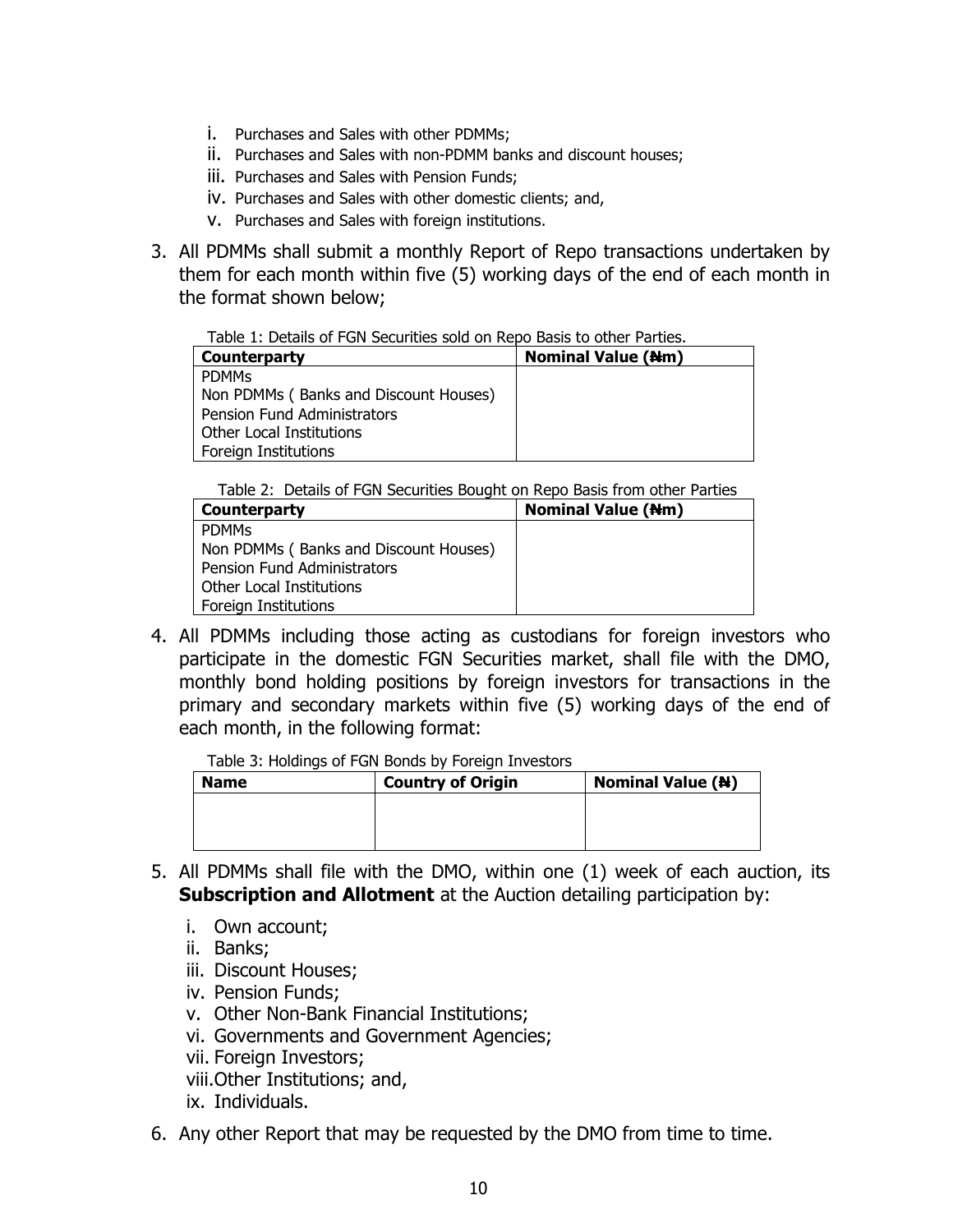#### B. **Technical Requirements**

- 1. A PDMM, for the purpose of trading in FGN Securities, shall provide for the following:
	- a. Trading and Sales Office with designated office space for Trading and Sales Officers; and,
	- b. Customer Service locations.
- 2. A PDMM shall have communications equipment consistent with maintaining communications with the DMO, other PDMMs and customers.
	- a. Interconnected telephone system with at least two (2) lines per trader, sales officer(s) and one (1) GSM line per dealer;
	- b. E-mailing systems;
	- c. Computers, printers, scanners and photocopiers;
	- d. Financial calculators or programmes for calculating securities prices and Yield-To-Maturity; and,
	- e. Trading and data screen capabilities.
- 3. The PDMMs shall have internal technical capabilities for providing current and accurate information to Management, Traders, Salesmen, the DMO and, other regulatory authorities. Such information shall include, but not limited to, those in paragraph 3 (a-f) below:
	- a. Daily Inventory Position;
	- b. Daily Profit and Loss;
	- c. Daily Mark-to-Market Valuation;
	- d. Trading Activity;
	- e. Customer Activity; and
	- f. Credit review of current open trades with counterparties.
- 4. PDMMs are under obligation to report and record their holdings and trading activities in FGN Securities in a manner consistent with the provisions of the accounting standard(s) that may be prescribed by their respective regulators from time to time.
- 5. The DMO shall periodically embark on On-Site Inspections to PDMMs' Offices to ascertain compliance with Section IV(B)(1-3) above. The DMO may employ the services of a third party such as the CBN, to conduct on-site inspections on its behalf.
- 6. A PDMM will be given fourteen (14) days within which to rectify any violation in this Section and if found unsatisfactory, the DMO may invoke any of the actions stated in Section III(C).

# **SECTION V. ORGANISATION**

# **A. Organisational Structure**

1. At the beginning of each calendar year PDMMs will provide the DMO with an organisational chart of its Bond Trading Department (Group or Division as may be applicable) and the names of individuals with management responsibilities for Bond investments trading activities. This list should include the following: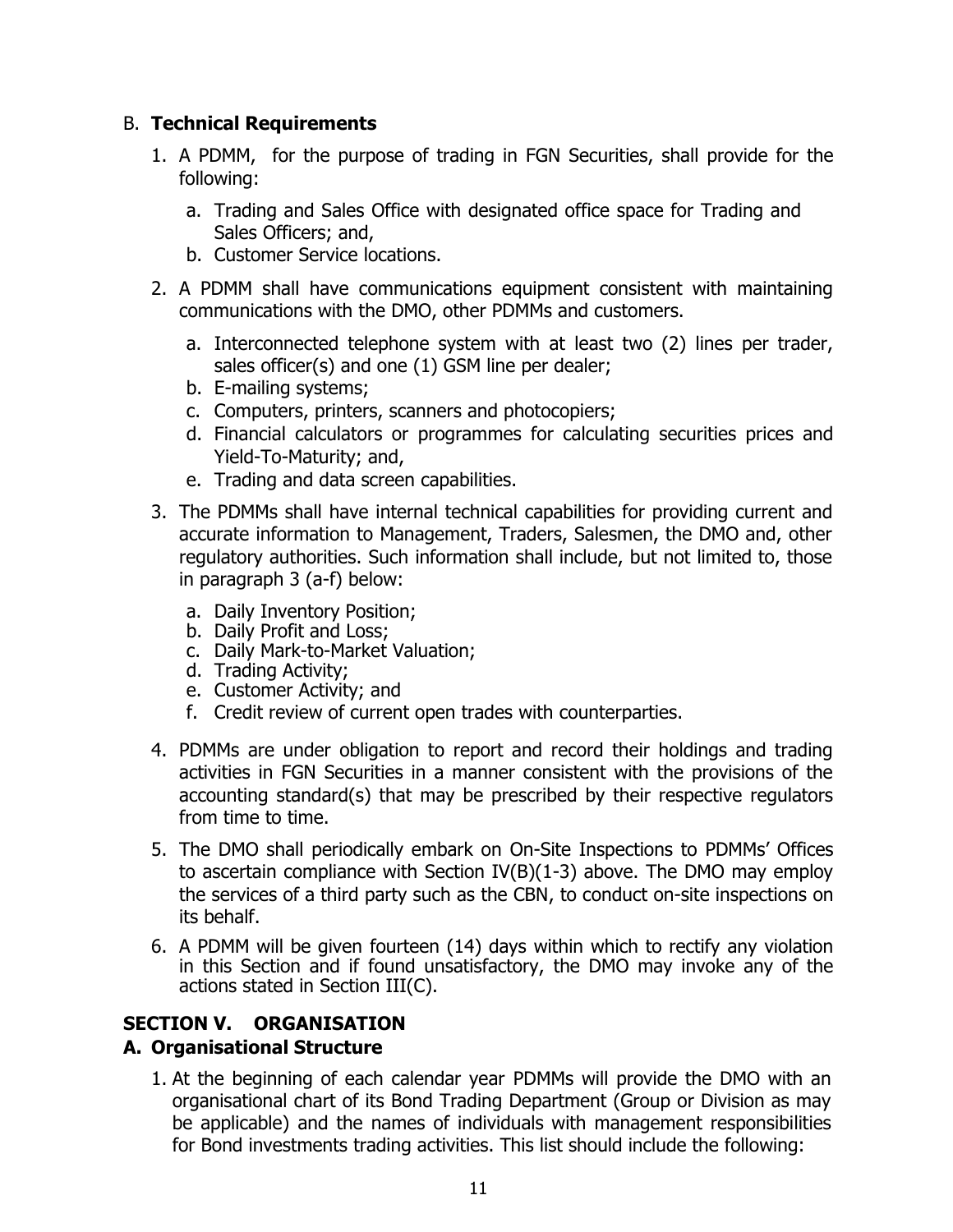- a. All individuals with oversight responsibilities for investment and trading activities related to FGN Securities;
- b. All individuals with authority to trade (buy or sell) FGN Securities, including the manager of the relevant Department; and,
- c. The Manager for clearing and settlement operations.
- 2. Any changes in the organisational chart and personnel must be reported to the DMO, within seven (7) working days of assumption of duty by such staff.
- 3. A PDMM shall not employ any individual who has been sanctioned in activities relating to the FGN Securities Market, or barred from securities investing or trading activities by any regulatory authority including those regulators listed in Section II(C).

# **B. Systems and Procedures**

- 1. A PDMM shall have policies and procedures for creating limits and monitoring same for self, customers and its FGN Securities traders. These include:
	- a. Credit Policy that describes procedures for establishing limits with customers including limits on Repurchase Agreements on a percustomer or counter-party basis;
	- b. Risk Policy procedures for establishing institutional position limits in FGN Securities; and,
	- c. Risk Policy procedures for establishing individual traders position limits in FGN Securities.
- 2. Policy on documentation and other procedures required for bidding for and trading with counterparties.
- 3. Compliance Policy that establishes a system of monitoring institutional and individual compliance to Guidelines or Circulars on investment and trading in FGN Securities by their respective regulatory authorities, as well as in-house policies and procedures.

# **C. Ownership and Board**

A PDMM must advise the DMO in writing of material changes in its ownership and Board within 14 Days of their occurrence.

A PDMM will be given fourteen (14) days within which to rectify any violation of Section V(A-C) above, and if found unsatisfactory, the DMO may invoke the actions stated in Section III(C).

# **SECTION VI. CUSTOMER REQUIREMENTS**

- 1. The primary contact with a customer shall be through a Sales Officer. The PDMM has full responsibility for the actions of its Sales Officers.
- 2. PDMMs shall comply with the following rules for customer activities:
	- a. All information concerning customer activity is confidential and should not be provided to any party outside the individual PDMM with the exception of fulfilling the appropriate reporting requirements or demands of regulators and/or a Court of Law.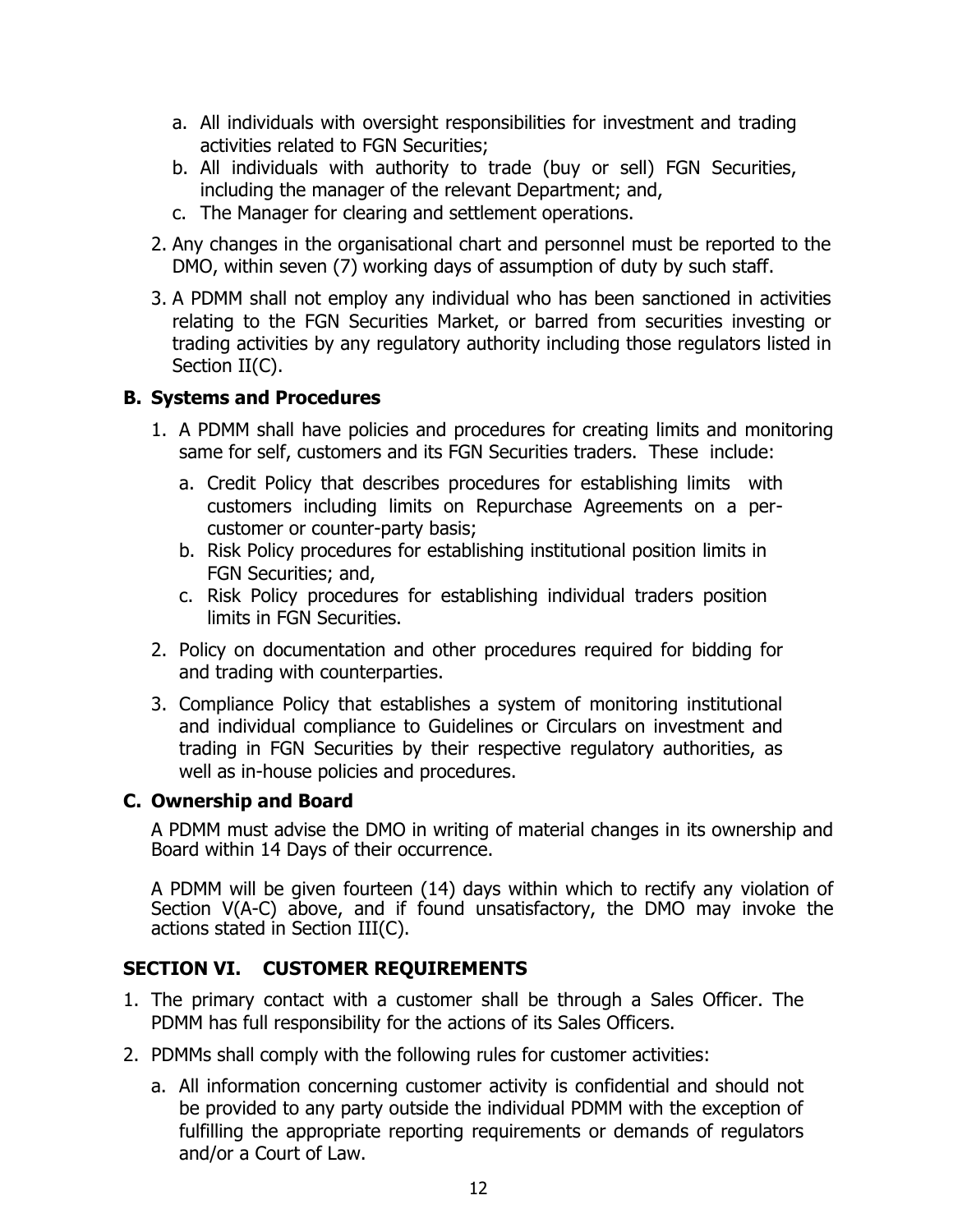- b. PDMMs shall not refuse a request to bid at an auction or give a quote for FGN Securities from customers, provided such customers meet their customer selection or acceptance criteria including due diligence requirements.
- c. For secondary market trades where the Customer is not part of the Two-Way-Quote Market, Sales Officers shall make requests for customers' bids and/or offers to the appropriate Traders. They are required to relay the prices given by the Traders to the customer and immediately provide the customer's response back to the Trader. The flow of prices and information shall be without delay. The Sales Officer represents the customer for this purpose and must accurately reflect all requests and responses to the Traders in a timely fashion.
- d. A Sales Officer is not allowed to bid at an auction on behalf of a customer or trade for a customer's account without proper authorisation by the customer. Standing Orders may be placed by the customer and be subsequently filled by the Trader, but the completion of the trade must be reported immediately to the customer and the transaction details confirmed within twenty four (24) hours by a means mutually accepted by the PDMM and the customer.
- e. A PDMM may decline a Customer's request where the Customer has not complied with the PDMM's internal policies or procedures such as Know-Your-Customer policy or where no limit (cash or credit) has been established for the Customer or the request will lead to an excess in the Customer's Limit. A refusal to bid or trade with a Customer should be made only after the deadline to bid or trade with the Customer has been approved by the PDMM's management and the reason(s) should be disclosed to the Customer.

#### **SECTION VII. PRIVILEGES**

The DMO shall determine specific benefits that accrue to the PDMMs. The DMO may review these benefits from time to time at its discretion. These are as follows:

#### **A. Operational Privileges**

- 1. PDMMs have exclusive right to bid in auctions for themselves and for their Customers;
- 2. PDMMs may earn a Fee only on Customers' winning bids. The Fee will be paid in the form of a Commission after the monthly auction at a Rate of 0.5%. The Fee may be changed at the discretion of the DMO;
- 3. PDMMs may solely at their discretion share the Fee with their Customers.
- 4. PDMMs shall be paid an Underwriting Fee of 0.075% on their proportionate share of unsubscribed FGN Securities at any Auction subject to the provision contained in Section III(A)(9). The Fee will be paid after the applicable Auction; and,
- 5. Preferred counterparty for DMO's secondary market activities, the DMO will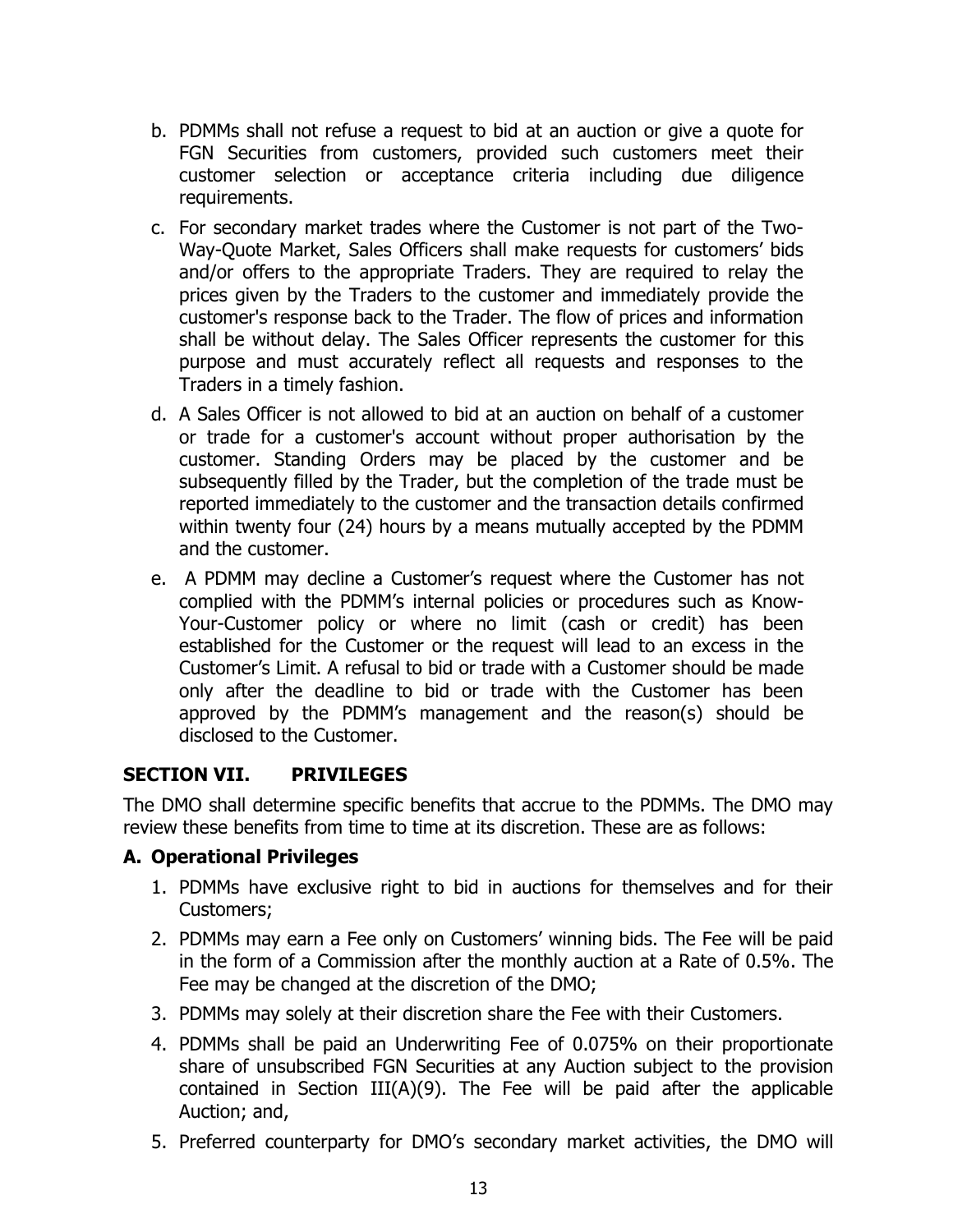only deal with PDMMs in the FGN Securities secondary market.

# **B. Other Privileges**

- 1. PDMMs shall automatically, subject to signing the required agreements with an Inter-Dealer Broker (IDB), have trading and viewing access to the services of duly registered IDB firms which will enable them to unwind or acquire positions with each other and other institutions who are part of the Two-Way Quote System.
- 2. PDMMs are automatically invited to send a representative to the DMO's periodic consultation meetings on the FGN Securities market once appointed.
- 3. The DMO will regularly schedule meetings with PDMMs for the purpose of receiving inputs into its debt management plans and strategies regarding future debt issuance, new products and general operations of the FGN Securities Market.
- 4. A PDMM automatically becomes a member of the Trade Group Primary Dealer Market Makers Association (PDMMA), a self-governing body that represents the PDMM community's interests in the wider market place and with other regulators.

# **SECTION VIII. PRIMARY DEALER MARKET MAKERS ASSOCIATION**

- 1. PDMMs are required to establish an association known as the Primary Dealer Market Makers Association (The Association). Since the PDMMs are members of other large Trade Groups such as the Financial Markets Dealers Association (formerly Money Market Association of Nigeria), it is understood that the Association may at a future date be called by another name provided, however, that it bears relevance to the role of the PDMMs in the FGN Securities Market;
- 2. PDMMs shall be encouraged to maintain an active membership of the Association;
- 3. The Association may from time to time propose Trading Rules, Procedures and changes to existing Trading Rules and Procedures to the DMO for approval. These Trading Rules and Procedures shall include but not be limited to:
	- a. Method of price quotations to other PDMMs in market making;
	- b. Standard amount;
	- c. Maximum spread;
	- d. Standard settlement,  $(T+0, T+1, \text{etc.})$  for secondary market trades;
	- e. Trading hours;
	- f. Method of price quotations for non-standard transactions; and,
	- g. Sanctions for non-compliance by any PDMM.
- 4. The Association may propose and establish Inter Dealer Broker institutions from time to time.
- 5. The Association may within the context of its own Rules admit other banks, discount houses and broker dealers into the Two-Way Quote System, however, this should be advised to the DMO within seven (7) working days of such admission.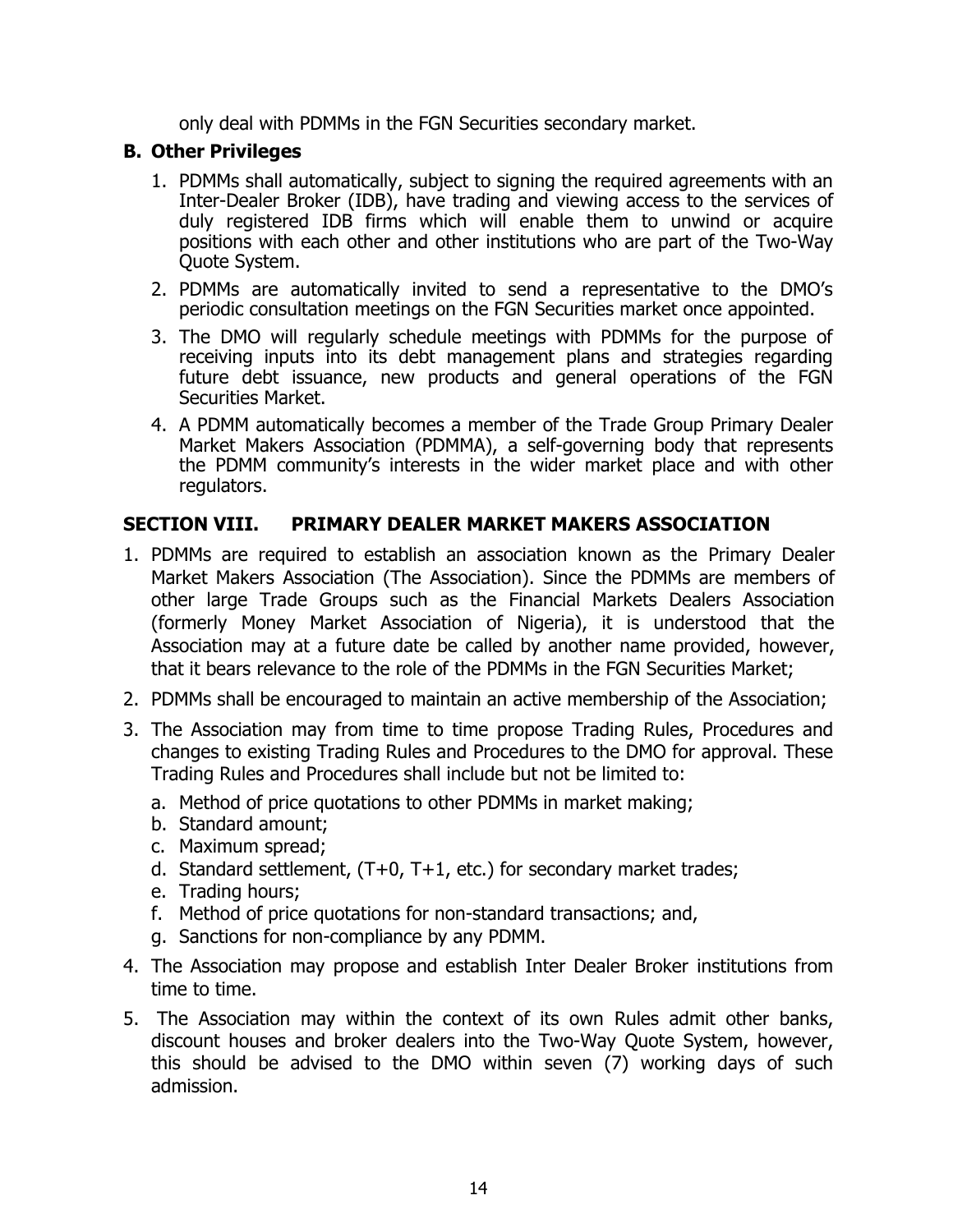# **SECTION IX. RESTRICTIONS AND ACTIVITIES**

- 1. PDMMs and their personnel are restricted from making any statements or engaging in any activity, which could negatively impact the FGN Securities market.
- 2. The following activities are considered restrictive and in violation of this Rule.
	- a. **Market Misrepresentation** PDMMs' personnel shall not disseminate rumours or false information about the market, price levels or market participants.
	- b. **Customer Inducements** PDMMs' personnel are forbidden from giving or receiving any form of compensation, monetary or otherwise, as inducement to bid at auctions or complete a trade for a customer.
	- c. **Manipulation** PDMMs' shall not engage in activities, which are intended to manipulate market prices or obstruct the efficient functioning of the market.
	- d. **Personal Trading** The PDMM's Bond Traders are restricted from any personal trading or investment activity in FGN Securities in the secondary market without prior notice being given to and approval received from the Trader's Compliance Officer. Ownership interests in equities, bonds, mutual funds or other financial instruments shall be reported to the Trader's Compliance Officer.
	- e. **Collusive Activities** Traders and Sales Officers are strictly prohibited from activities with other PDMMs', customers, and individuals within the FGN Securities market resulting in transactions that do not reflect proper market practices.
- 3. All persons engaging in activities, which jeopardize the efficiency of the marketplace, shall be prosecuted in accordance with the Investments and Securities Act (ISA), 2007 as may be amended from time to time and other applicable laws. In addition, the DMO may bar the individual from participating in the market for FGN Securities. Where it is the corporate body, its PDMM license may be revoked.

# **SECTION X. DISSEMINATION OF INFORMATION**

- 1. The DMO may request that a PDMM comment or make recommendations on policies, market conditions or other matters that relate to the FGN Securities market. Dissemination of such requests outside the bond trading department is forbidden.
- 2. Non-public information concerning any government statistics or policies is highly confidential and may not be made public.
- 3. The receipt of confidential information from any unauthorized source must be reported to the PDMM's management and immediately reported to the DMO by the appropriate PDMM's officer.
- 4. Failure to comply with these mandates or the dissemination of confidential information may result in disciplinary action by the DMO and other appropriate authorities.